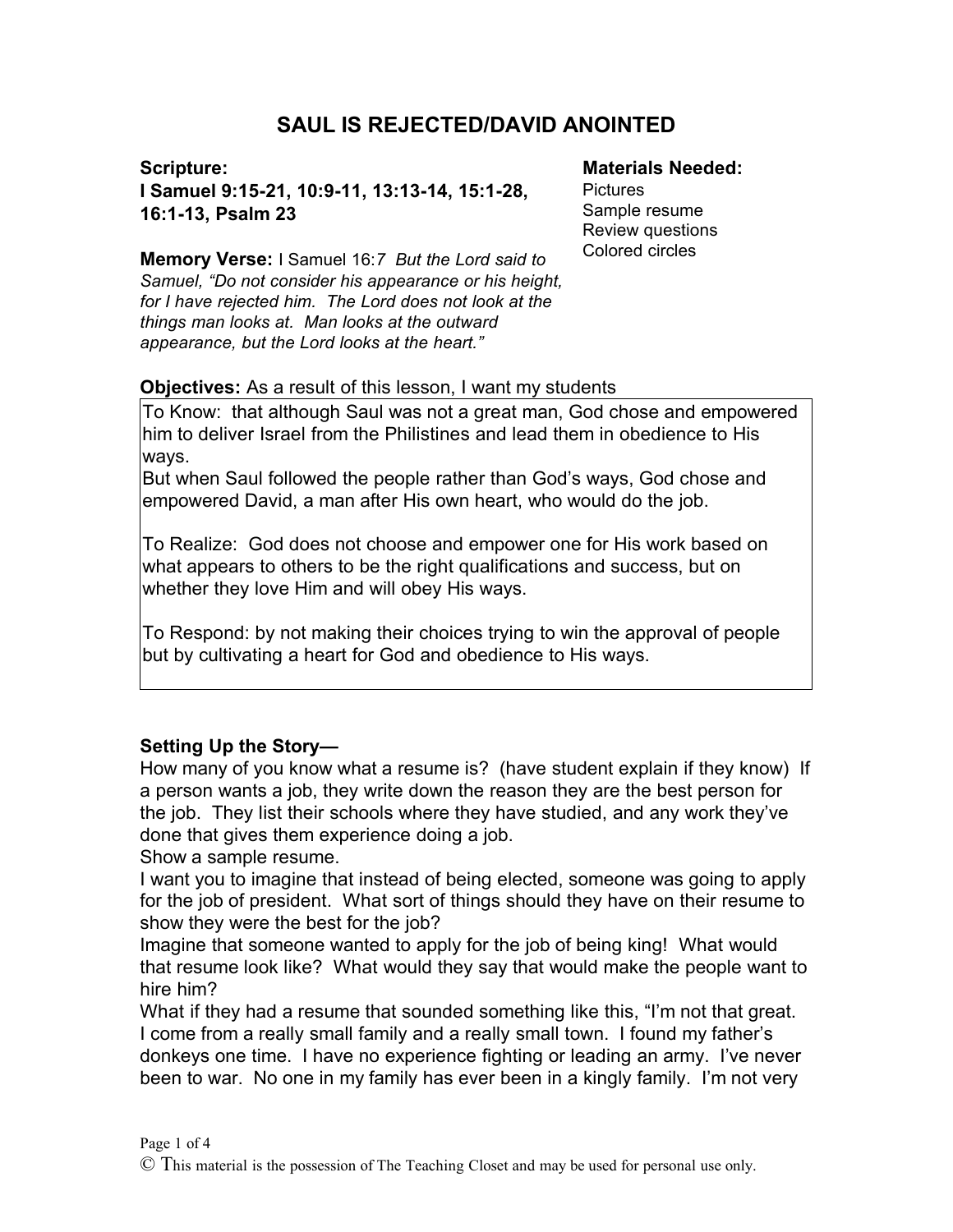great." Would that sound like a strange resume? That's about how the resume of the first king of Israel sounded!

| Telling the Story-            |                                                                                                                          | As you tell the story-                                                                                                                                                                                                                                                                                       |
|-------------------------------|--------------------------------------------------------------------------------------------------------------------------|--------------------------------------------------------------------------------------------------------------------------------------------------------------------------------------------------------------------------------------------------------------------------------------------------------------|
| Scripture:                    | I. God Chooses Saul                                                                                                      |                                                                                                                                                                                                                                                                                                              |
| I Sam. 9:15-21                | A. "The Least"                                                                                                           | Storytell and write words on the<br>board.                                                                                                                                                                                                                                                                   |
|                               | 1. Smallest tribe                                                                                                        |                                                                                                                                                                                                                                                                                                              |
|                               | 2. Smallest family<br>3. Tall and handsome                                                                               | Well, Saul wasn't putting his resume<br>in front of a person to hire him. His<br>resume was in front of God! God<br>knew all these things about him.                                                                                                                                                         |
| I Sam. 10:6, 9-11             | B. Empowered by God's Spirit<br>1. Spirit comes on him<br>2. Changes him to another<br>man<br>3. Gives him first victory | So why do you think he was the one<br>God wanted to pick for the job of<br>being king? (He wanted someone<br>who wouldn't be proud and would rely<br>on His Spirit and power for the job of<br>leading His people in the right way.)<br>Read 10:6<br>Read 10:9-11                                            |
|                               | II. Saul Follows the People                                                                                              |                                                                                                                                                                                                                                                                                                              |
| Scripture:<br>I Sam. 13:13-14 | A. Offers Sacrifice as people<br>are scattering                                                                          | Read 13:13-14<br>Why is Saul doing something that is<br>absolutely against what God wanted?<br>THE PEOPLE are scattering.                                                                                                                                                                                    |
| I Sam. 15:1-28                | <b>B. Doesn't Completely</b>                                                                                             |                                                                                                                                                                                                                                                                                                              |
|                               | Destroy the Amalekites                                                                                                   |                                                                                                                                                                                                                                                                                                              |
|                               |                                                                                                                          | Read I Sam. 15:12                                                                                                                                                                                                                                                                                            |
|                               | 4. Big army<br>5. Mostly destroyed<br>Amalekites<br>6. Makes monument<br>7. People spare sheep for<br>sacrifice          | Who did Saul make a monument to?<br>God? Himself?! How is this different<br>from what was on his resume?<br>(humble beginnings vs. proud<br>accomplishments)                                                                                                                                                 |
|                               | C. Samuel Gives God's                                                                                                    | Why did Saul not completely obey<br>God? THE PEOPLE wanted to                                                                                                                                                                                                                                                |
|                               | Rebuke                                                                                                                   | sacrifice the best sheep to God.<br>Wait a minute! Had the people<br>chosen Saul? Had they looked at his<br>resume and said, "Yep! He's the man<br>for us!"? Who had seen Saul's<br>resume and still chosen him? GOD.<br>Had Saul given God the things he<br>was looking for in a king?<br>Read I Sam. 15:10 |
| Scripture:<br>I Sam. 16:1-13  | III. God Chooses David                                                                                                   | So God began looking for another                                                                                                                                                                                                                                                                             |

#### Page 2 of 4

© This material is the possession of The Teaching Closet and may be used for personal use only.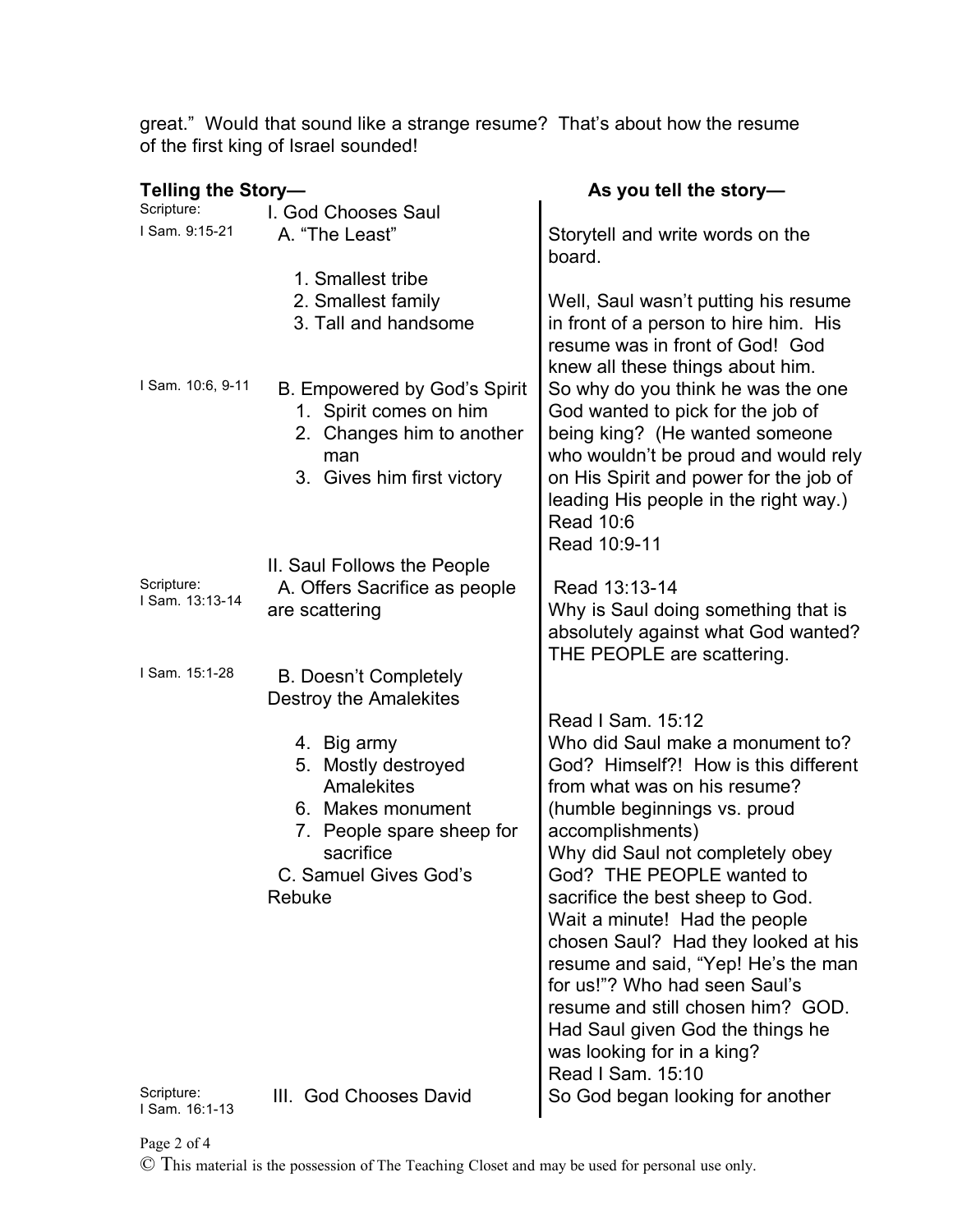|                              | man with another resume. And what      |
|------------------------------|----------------------------------------|
| A. "The Least"               | do you think is going to be on this    |
| 1. small town                | man's resume? (Read from list about    |
| 2. youngest                  | a king that students made at           |
| B. Empowered by God's Spirit | beginning of class.)                   |
| C. David Has Heart for God   | Then read "I'm not that great. I come  |
| 8. "Hidden" in fields        | from a really small family in a really |
| 9. Sees God as his           | small town." Does this sound           |
| Shepherd                     | familiar?! Why is God looking for      |
| 10. Sings to God about Him   | this? Because more than anything,      |
|                              | He wanted someone who wouldn't be      |
|                              | proud and would rely on His Spirit and |
|                              | power for the job of leading His       |
|                              | people in the right way.               |
|                              |                                        |

## **Concluding the story:**

(Read I Samuel 13:13, 14 again.) If God were to read the resumes of the students in this room, there is only one thing he would look for. What is it? "Will this person love me and obey my ways?" It doesn't matter what else is on your resume as far as God is concerned. If THAT one thing is on your resume, He will use you. If you were to write your resume today, could you honestly write that you love God and have chosen to obey Him? If you haven't, would you chose to write that in your heart right now? Let's pray.

### **Boardwork**

Saul

---least

---anointed

---empowered

- 1. Deliver Israel from Philistines
- 2. Lead people in obedience to God's ways

### David

---least

---anointed

---empowered

- 1. to deliver Israel from Philistines
- 2. to lead people in obedience to God's ways